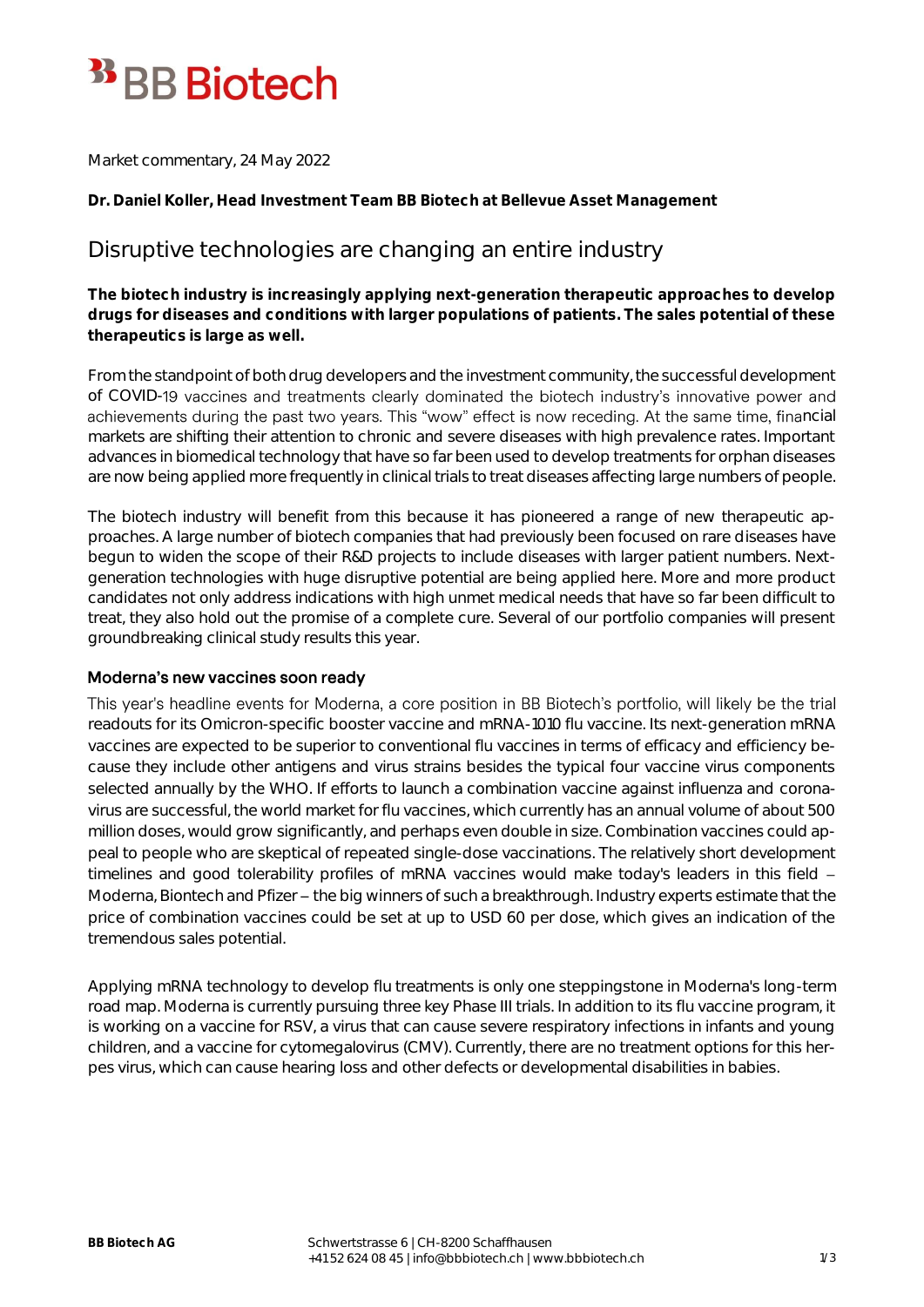# Genome editing - blockbuster technology

Genome editing, a technology that promises to permanently cure genetic diseases, is on the verge of a major commercial breakthrough. This technology is used to cut out, repair or replace defective fragments of human DNA identified as genetic triggers of disease. Crispr Therapeutics has partnered with Vertex Pharma in developing treatments for beta thalassemia and sickle cell disease. Current treatments for these genetic disorders of red blood cells, which cause serious, even life-threatening complications, are inadequate.

Due to a specific genetic predisposition, the severe form of sickle cell anemia is dominant in the United States, affecting some 50 000 people. Beta thalassemia, also referred to as Mediterranean anemia, is more prevalent in southern Europe, whereas the number of people in the United States who have the severe form of this disease is about 1000. Genome editing is designed to provide a permanent cure following a single treatment. Regulatory approval of the first therapy based on this technology would revolutionize the treatment of this disease. A company offering such a one-time gene-therapy treatment would have considerable pricing power. Crispr and Vertex Pharma will be the first to announce top-line data from a pivotal trial and to submit a marketing authorization application. If their product does enter the market in 2023 as expected, it is forecast to generate annual peak sales in the billions.

Genetic engineering methods for drug development have produced RNA-based therapeutics such as siRNA and ASO (antisense oligonucleotide) which have recently received regulatory approval in niche indications. Our portfolio company Alnylam is a leader in siRNA-based medicines and should announce clinical results for its already approved Onpattro product by mid-year. If successful, the drug's current targeted population of an estimated 50 000 individuals with ATTR amyloidosis and polyneuropathy would increase by as much as 300 000 through the inclusion of individuals with ATTR cardiomyopathy. ATTR is a rare disorder that occurs when a certain amyloid protein cannot be broken down, resulting in the buildup of an abnormal protein in various organs and tissues in the body.

## **Using artificial intelligence to build new platforms**

Rational drug design is a novel approach that uses artificial intelligence (AI) and machine learning to analyze the molecular motions of protein molecules and better understand disease processes. Portfolio company Relay Therapeutics has three cancer drugs in clinical Phase I studies targeting pathogenic proteins that were previously not viable target molecules for therapeutic purposes. Black Diamond Therapeutics, another company in BB Biotech's portfolio, uses machine-learning tools to develop novel precision oncology therapies that are designed to work across a number of tumor types.



### **Number of FDA approvals**